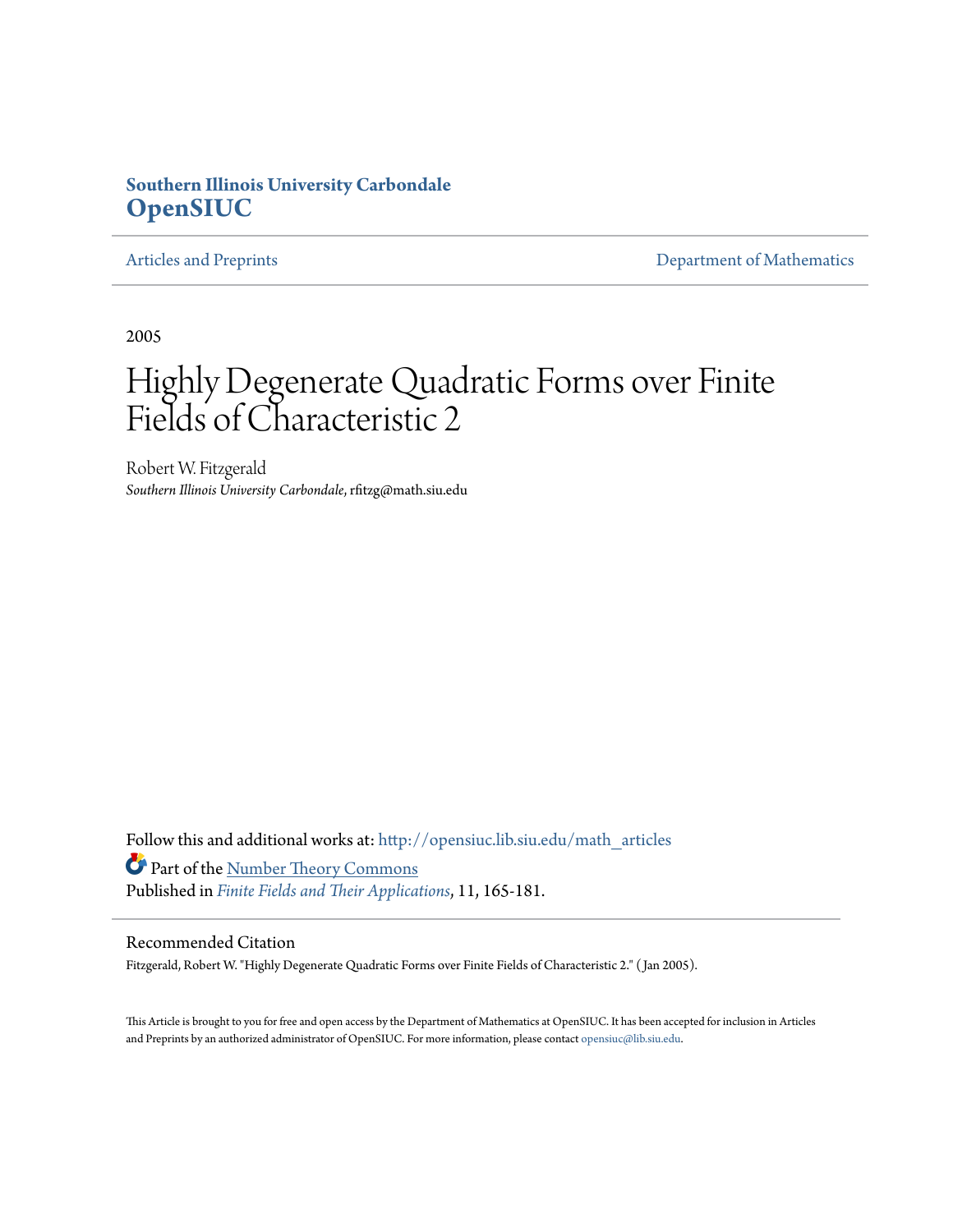## HIGHLY DEGENERATE QUADRATIC FORMS OVER FINITE FIELDS OF CHARACTERISTIC 2

#### ROBERT W. FITZGERALD

Southern Illinois University

ABSTRACT. Let  $K/F$  be an extension of finite fields of characteristic two. We consider quadratic forms written as the trace of  $xR(x)$ , where  $R(x)$  is a linearized polynomial. We show all quadratic forms can be so written, in an essentially unique way. We classify those R, with coefficients 0 or 1, where the form has a codimension 2 radical. This is applied to maximal Artin-Schreier curves and factorizations of linearized polynomials.

Let q be a 2-power,  $q = 2^t$ . Set  $F = GF(q)$  and let  $K = GF(q^k)$  be an extension. Let

$$
R(x) = \sum_{j=0}^{h} \epsilon_j x^{q^j},
$$

with each  $\epsilon_j \in K$ . We consider the quadratic forms  $Q_R^K : K \to F$  given by  $Q_R^K(x) =$  $tr_{K/F}(xR(x)).$ 

These trace forms have appeared in a variety of contexts. They have been used to compute weight enumerators of certain binary codes [1,2] , to construct curves with many rational points and the associated trace codes [8], as part of an authentication scheme [3], and to construct certain binary sequences in [5] and [4].

In each of these applications one wants the number of solutions (in K) to  $Q_R^K(x) = 0$ , denoted by  $N(Q_R^K)$ . This is easily worked out (see [7, 6.26,6.32]) in terms of the standard classification of quadratic forms:

$$
N(Q_R^K) = \frac{1}{q}(q^k + \Lambda(Q_R^K)(q-1)\sqrt{q^{k+w}}).
$$

where w is the dimension of the radical,  $v = (k - w)/2$  and

$$
\Lambda(Q_R^K) = \begin{cases} 0, & \text{if } Q_R^K \simeq z^2 + \sum_{i=1}^v x_i y_i \\ 1, & \text{if } Q_R^K \simeq \sum_{i=1}^v x_i y_i \\ -1, & \text{if } Q_R^K \simeq x_1^2 + s y_1^2 + \sum_{i=1}^v x_i y_i. \end{cases}
$$

Here s is any element of F with  $tr_{F/GF(2)}(s) = 1$ .

Key words and phrases. quadratic form, trace, linearized polynomial.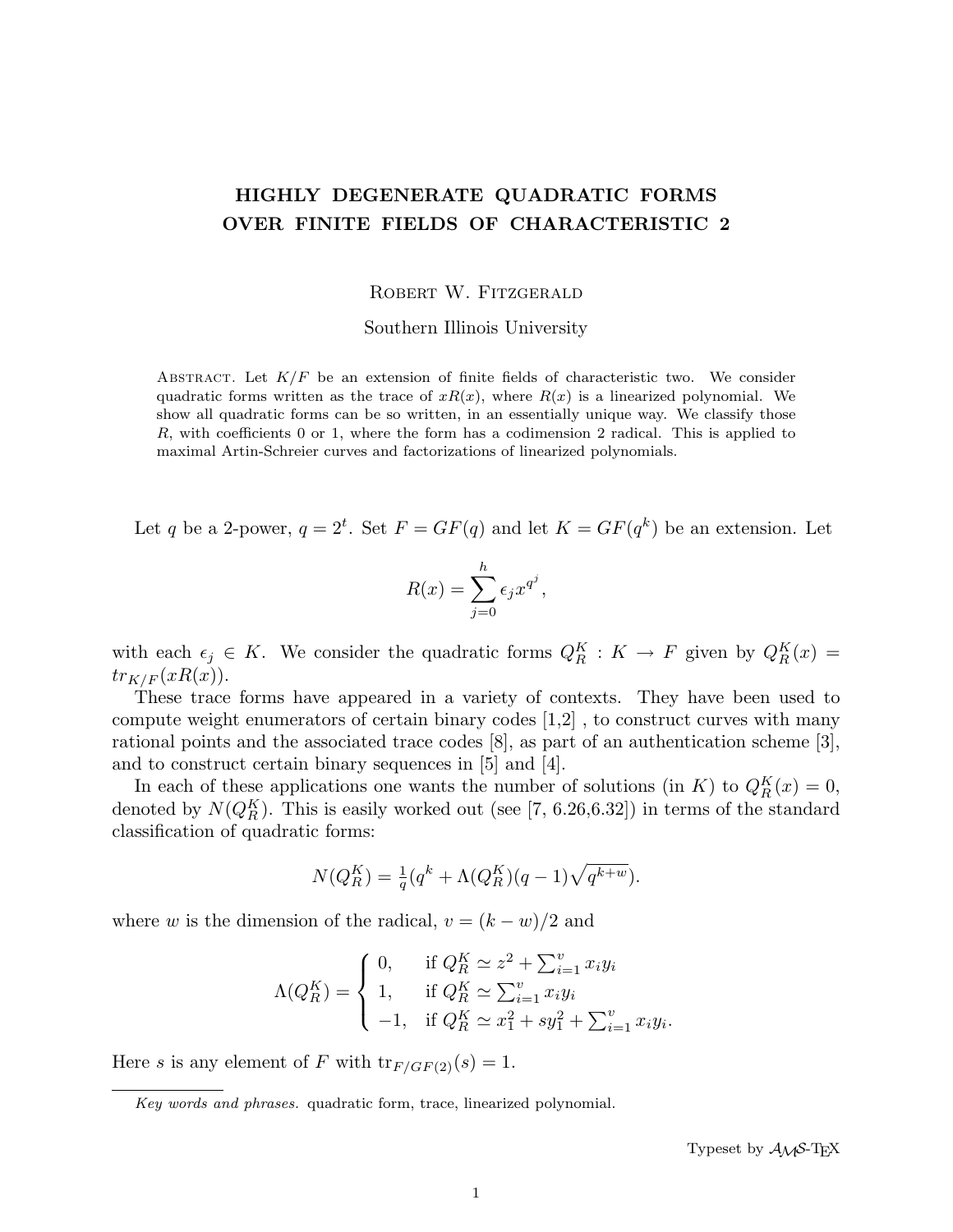However, there is no simple way to determine the dimension of the radical or the invariant  $\Lambda$ . The one general result is due to Klapper [6] which only covers the case when R consists of a single term. In roughly half the applications  $([1,2,8])$  one wants highly degenerate forms, which give large  $N(Q_R^K)$  when  $\Lambda = 1$ . We restrict to those R with all coefficients  $\epsilon_i \in GF(2)$  as is the case in each of the cited papers except [8]. Our main result is to determine all such R, and all extensions K, such that the radical of  $Q_K^K$  has codimension (namely 2v) at most 2. We compute the invariant  $\Lambda$  in each case.

We first show that every quadratic form  $Q: K \to F$  can be written as  $Q_R^K$  in an essentially unique way. Thus our result is more general than it appears. We apply our main result to obtain a classification of those  $R$  such that the number of points on the Artin-Schreier curve  $y^q + y = xR(x)$  equals the Hasse-Weil bound. We also obtain results on the factors of self-reciprocal linearized polynomials.

#### 1. Quadratic forms.

A quadratic form  $Q: K \to F$  is a map such that

- (1)  $Q(ax) = a^2Q(x)$  for all  $a \in F$  and  $x \in K$ , and
- (2)  $B(x, y) := Q(x + y) + Q(x) + Q(y)$  is a bilinear map  $K \times K \to F$ .

The radical of Q is

$$
rad Q = \{ x \in K : B(x, y) = 0 \text{ for all } y \in K \}.
$$

The codimension of the radical,  $k - \dim \mathrm{rad}Q$  is always even.

To simplify notation, we write simply tr for  ${\rm tr}_{K/F}$ . We will write  ${\rm Tr}_K$  for the absolute trace  $tr_{K/GF(2)}$ .

**Proposition 1.1.** Let  $Q: K \to F$  be a quadratic form. Let  $m = \lfloor k/2 \rfloor$ . Let  $h =$ 1  $\frac{1}{2}$ codim radQ.

(1) There exist  $c, a_1, b_1, \ldots, a_h, b_h \in K$ , independent over F, such that

$$
Q(x) = \begin{cases} tr(cx)^2 + \sum_{i=1}^h tr(a_i x) tr(b_i x), & \text{if } \Lambda(Q) = 0\\ \sum_{i=1}^h tr(a_i x) tr(b_i x), & \text{if } \Lambda(Q) = 1\\ tr(a_1 x)^2 + tr(b_1 x)^2 + \sum_{i=1}^h tr(a_i x) tr(b_i x), & \text{if } \Lambda(Q) = -1. \end{cases}
$$

(2) There exist  $\epsilon_0, \epsilon_1, \ldots, \epsilon_m \in K$  such that

$$
Q(x) = tr\bigg(x \cdot \sum_{i=0}^{m} \epsilon_i x^{q^i}\bigg).
$$

*Proof.* (1) Suppose  $\Lambda(Q) = 1$ . Pick a basis of K over F and let M be the matrix of Q with respect to this basis. We apply the classification of quadratic forms. Let  $H = \begin{pmatrix} 0 & 1 \\ 0 & 0 \end{pmatrix}$  $\begin{smallmatrix} 0&1\0&0\0&0 \end{smallmatrix}\hspace{-0.2cm}\left.\begin{smallmatrix} 0 \end{smallmatrix}\right)$ and let N be the  $k \times k$  matrix with h copies of H on the diagonal and the rest zero. Then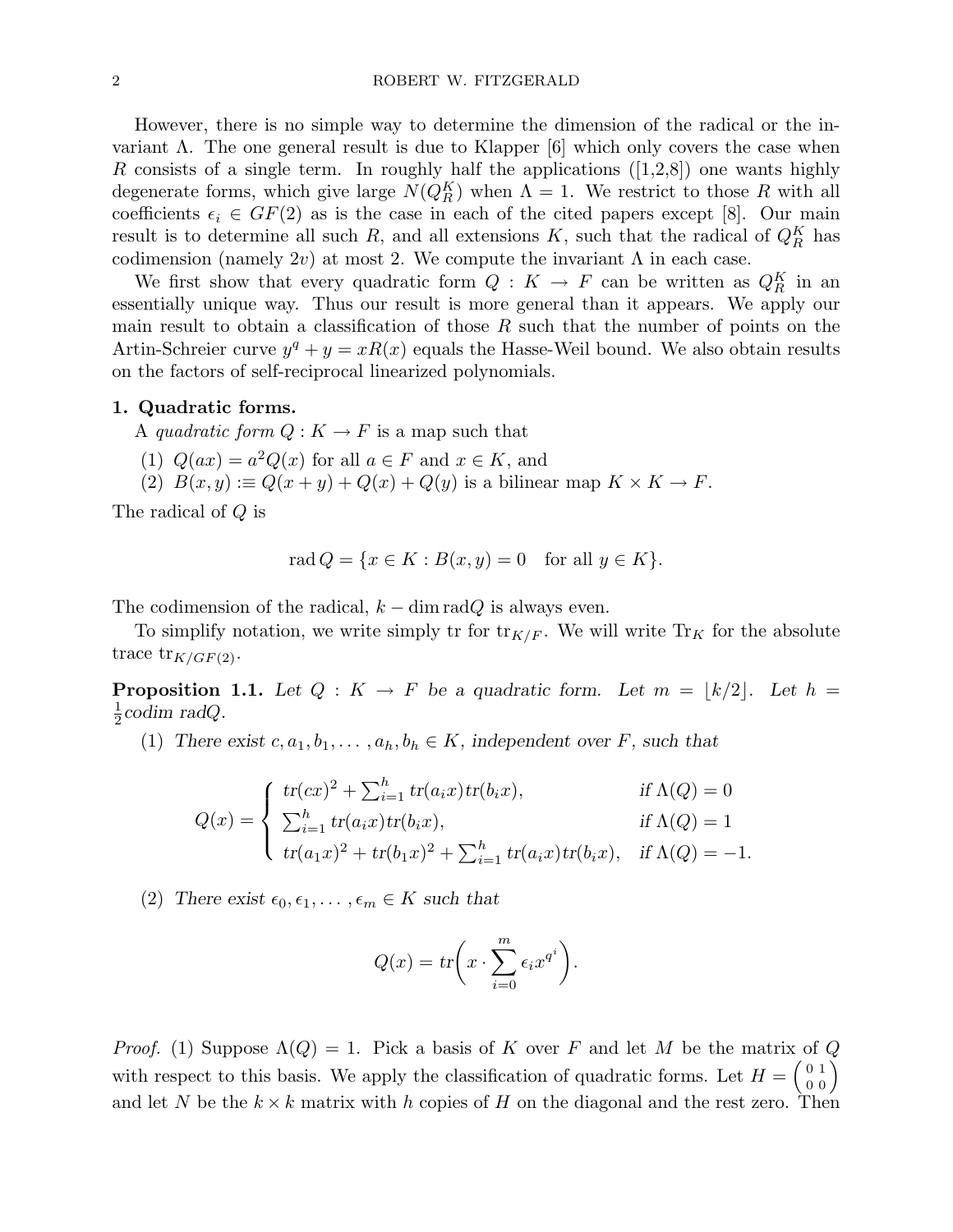there exists an invertible  $k \times k$  matrix P over F such that

$$
M = Pt NP
$$
  
Q(X) = X<sup>t</sup> P<sup>t</sup> NPX  

$$
Q(X) = \sum_{i=1}^{h} (r_{2i-1}X)(r_{2i}X),
$$

where  $r_j$  is the jth row of P. As map from  $K \to F$ , rather than from  $F^k \to F$ , each  $r_j X$ is linear and so equal to  $tr(d_jx)$  for some  $d_j \in K$ . The rows of P are independent over F so the  $d_i$  are also. This gives the desired representation of  $Q$ .

The cases when  $\Lambda(Q) = 0$  or  $-1$  are similar except the first copy of H in N is replaced by  $\overline{\phantom{a}}$  $\mathbf{r}$ 

$$
\begin{pmatrix} 1 & 0 & 0 \\ 0 & 0 & 1 \\ 0 & 0 & 0 \end{pmatrix} \text{ or } \begin{pmatrix} 1 & 1 \\ 0 & 1 \end{pmatrix},
$$

respectively.

(2)This proof is taken from [9,3.2, 5.1]. Our only change is to correct a slight error in the  $i = 1$  term and to include the cases of  $\Lambda(Q) = 0, -1$ .

$$
tr(ax)tr(bx) = tr(tr(ax)bx)
$$
  
= 
$$
tr\left(\sum_{i=0}^{k-1} (ax)^{q^i}(bx)\right).
$$

Now

$$
\operatorname{tr}(a^{q^i}b) = \operatorname{tr}(ab^{q^{k-i}})
$$

so that

$$
\text{tr}(ax)\text{tr}(bx) = \begin{cases} \text{tr}(abx^2 + \sum_{i=1}^m (a^{q^i}b + ab^{q^i})x^{q^i}), & \text{if } k = 2m + 1 \text{ is odd} \\ \text{tr}(abx^2 + \sum_{i=1}^m (a^{q^i}b + ab^{q^i})x^{q^i} + a^{q^m}bx^{q^m}), & \text{if } k = 2m \text{ is even.} \end{cases}
$$

In either case,

$$
tr(ax)tr(bx) = tr\bigg(x \cdot \sum_{j=0}^{m} \epsilon'_j x^{q^i+1}\bigg),
$$

for some  $\epsilon'_j \in K$ . Lastly,

$$
\operatorname{tr}(cx)^2 = \operatorname{tr}((cx)^2) = \operatorname{tr}(x \cdot c^2 x).
$$

Thus (1) implies (2).  $\square$ 

The first representation of (1.1) is not unique. For instance,

$$
\text{tr}(ax)^2 + \text{tr}(ax)\text{tr}(bx) + \text{tr}(bx)^2 = \text{tr}(ax)^2 + \text{tr}(ax)\text{tr}((a+b)x) + \text{tr}((a+b)x)^2.
$$

However, for the second representation we have: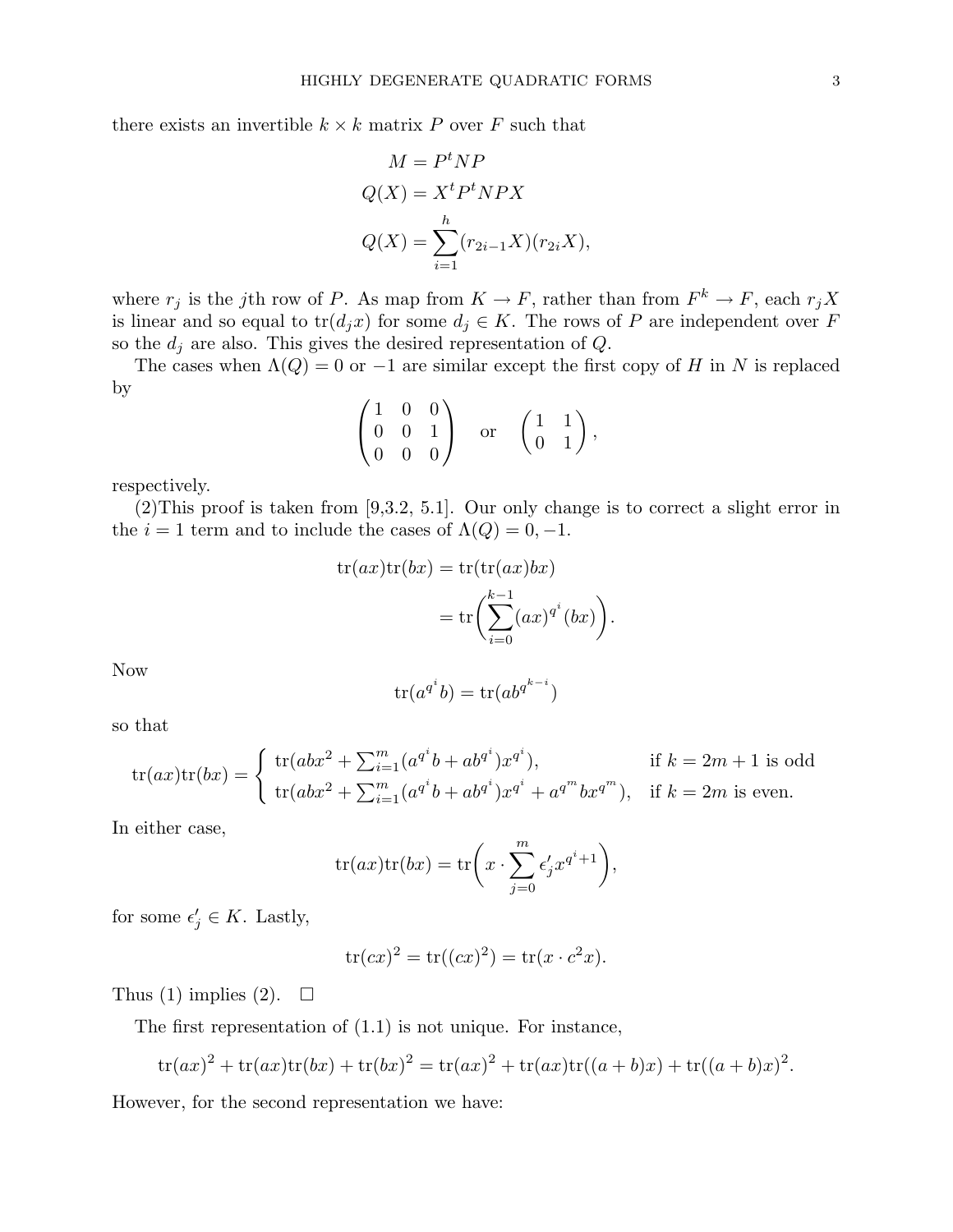**Theorem 1.2.** Let  $Q: K \to F$  be a quadratic form and let  $m = |k/2|$ . Then there exist unique  $\epsilon_i \in K$ ,  $0 \leq i \leq m$ , such that

$$
Q(x) = tr\left(x \cdot \sum_{i=0}^{m} \epsilon_i x^{q^i}\right),\,
$$

except when k is even in which case  $\epsilon_m$  is only unique modulo  $GF(q^m)$ .

*Proof.* We count. If we fix a basis of  $K$  over  $F$  then each quadratic form is represented uniquely by an upper triangular matrix. Hence there are  $q^{k(k+1)/2}$  many quadratic forms.

Suppose  $k = 2m + 1$ . The number of  $R(x) = \sum_{i=0}^{m} \epsilon_m x^{q^i}$  is  $(q^k)^{m+1} = q^{k(k+1)/2}$ . Since this is the number of quadratic forms, (1.1) implies the representation  $Q(x) = \text{tr}(xR(x))$ is unique.

Suppose  $k = 2m$ . Note that

$$
(x^{q^m+1})^{q^m-1} = x^{q^k-1} \in GF(2^m)
$$

for all  $x \in K$ . Thus if  $\epsilon \in GF(q^m)$  then  $\text{tr}(x \cdot \epsilon x^{q^m}) = 0$  for all  $x \in K$ . The number of  $R(x) = \sum_{i=0}^{m} \epsilon_i x^{q^i}$ , with  $\epsilon_0, \ldots, \epsilon_{m-1} \in K$  and  $\epsilon_m \in K/GF(q^m)$  is

$$
(q^k)^m \cdot (q^m) = q^{2m^2 + m} = q^{k(k+1)/2}.
$$

As before, this shows the representation of  $Q(x)$  as  $tr(xR(x))$  is unique (taking  $\epsilon_m$  modulo  $GF(q^m))$ .  $\Box$ 

Throughout the remainder of the paper we assume

$$
R(x) = \sum_{j=0}^{h} \epsilon_j x^{q^j} \quad \text{with } \epsilon_j \in GF(2),
$$

where  $h = |(k - 1)/2|$ . Here we have dropped the  $\epsilon_m$  term when  $k = 2m$  as  $\epsilon_m = 0$  or 1, both of which are in  $GF(2^m)$ .

Corollary 1.3. Let  $R = \sum_{i=1}^{h} R_i$  $_{i=0}^{h} \epsilon_i x^{q^i}$ , where each  $\epsilon_i \in GF(2)$  and  $h = \lfloor (k-1)/2 \rfloor$ . Then  $Q_R^K$  has radical of codimension 2 iff there exist independent  $a, b, c \in K$  such that

(Ei) 
$$
a^{q^i}b + ab^{q^i} = \epsilon_i \quad \text{for } 1 \le i \le h
$$

and

(E0) 
$$
\epsilon_0 = \begin{cases} c^2 + ab, & \text{if } \Lambda(Q_R^K) = 0\\ ab, & \text{if } \Lambda(Q_R^K) = 1\\ a^2 + ab + sb^2, & \text{if } \Lambda(Q_R^K) = -1, \end{cases}
$$

plus, if  $k = 2m$ ,

$$
(Em) \t a^{q^m}b \in GF(q^m).
$$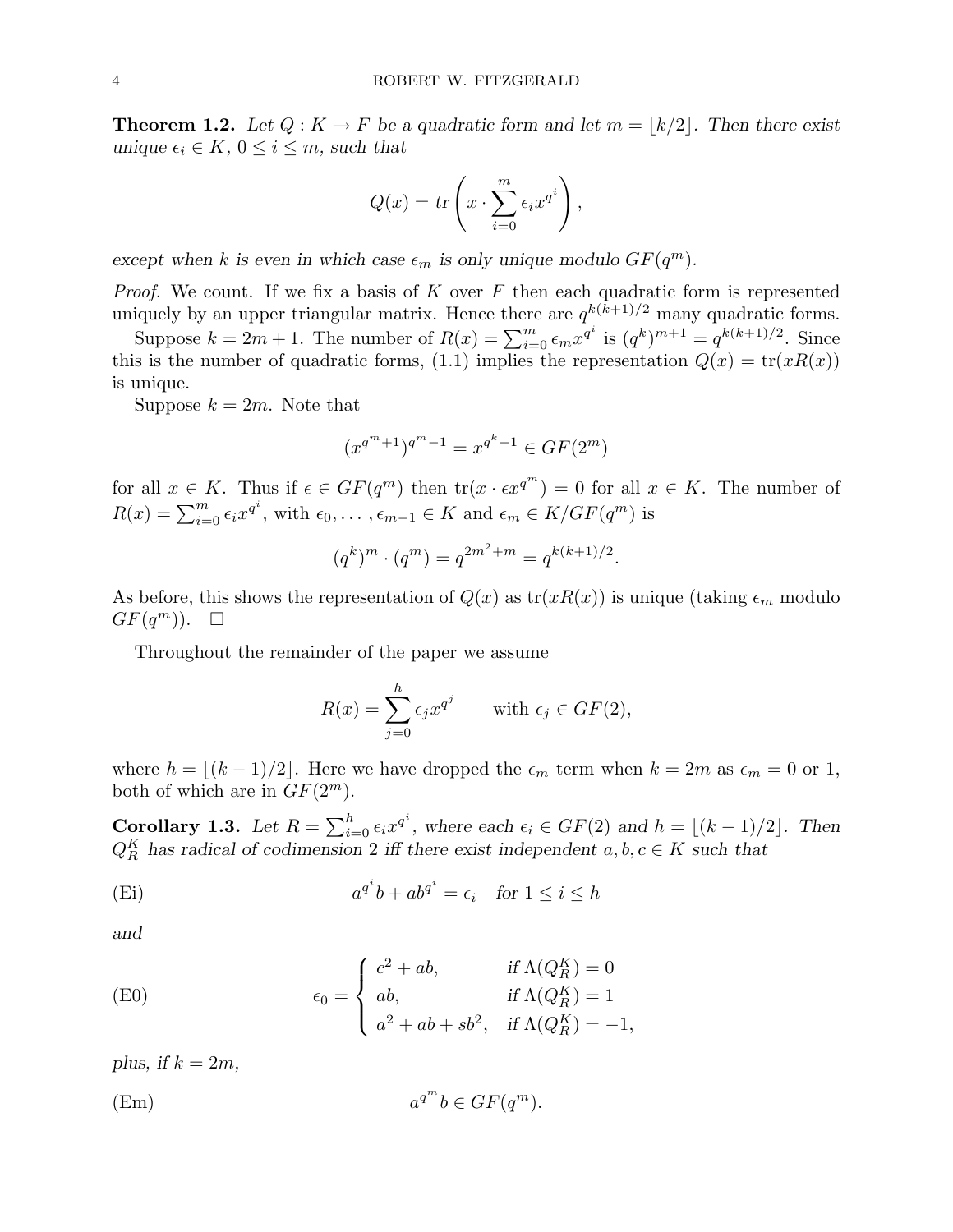Again here  $s \in F$  is an element with  $Tr_F(s) = 1$ .

*Proof.* We have by  $(1.1)(1)$  that the quadratic forms with radical of codimension 2 are

 $\text{tr}(cx)^2 + \text{tr}(ax)\text{tr}(bx) - \text{tr}(ax)\text{tr}(bx) - \text{tr}(ax)^2 + \text{tr}(ax)\text{tr}(bx) + \text{str}(bx)^2,$ 

where the invariants are  $0, 1, -1$  respectively (see [9, 3.1]). The computation of  $tr(ax)tr(bx)$ in  $(1.1)(2)$  gives the equations (Ei) for  $1 \leq i \leq h$ . (Em) follows as

$$
\operatorname{tr}(a^{q^m}bx^{q^m+1}) = 0 \quad \text{iff} \quad a^{q^m}b \in GF(q^m),
$$

by (1.2). And  $tr(cx)^2 = tr((cx)^2) = tr(c^2x \cdot x)$  yields the three forms of (E0).  $\Box$ 

#### 2. The Main Theorem.

We begin with three lemmas needed to solve the equations  $(Ei)$ .

**Lemma 2.1.** Suppose  $y^2 = y + z$ . Then

$$
y^{2^i} = y + z + z^2 + z^4 + \dots + z^{2^{i-1}}.
$$

*Proof.* Induction.  $\Box$ 

The following identity is well-known and may be derived in many ways. For instance, one may take Waring's identity, expressing the sum of two nth powers in terms of a Dickson polynomial, modulo 2. We use instead a simple induction argument.

**Lemma 2.2.** Let  $u = x + y$  and  $v = xy$ . Then

$$
x^{2^n+1} + y^{2^n+1} = u^{2^n+1} + \sum_{i=0}^{n-1} u^{2^n+1-2^{i-1}} v^{2^i}.
$$

Proof. By induction,

$$
x^{2^{n+1}+1} + y^{2^{n+1}+1} = (x^{2^n} + y^{2^n})(x^{2^n+1} + y^{2^n+1}) + x^{2^n}y^{2^n+1} + x^{2^n+1}y^{2^n}
$$
  
= 
$$
u^{2^n}(u^{2^n+1} + \sum_{i=0}^{n-1} u^{2^n+1-2^{i-1}}v^{2^i}) + uv^{2^n}
$$
  
= 
$$
u^{2^{n+1}+1} + \sum_{i=0}^{n} u^{2^{n+1}+1-2^{i-1}}v^{2^i},
$$

as desired.  $\square$ 

The following highly technical lemma is need to compute the invariant  $\Lambda$  in one case.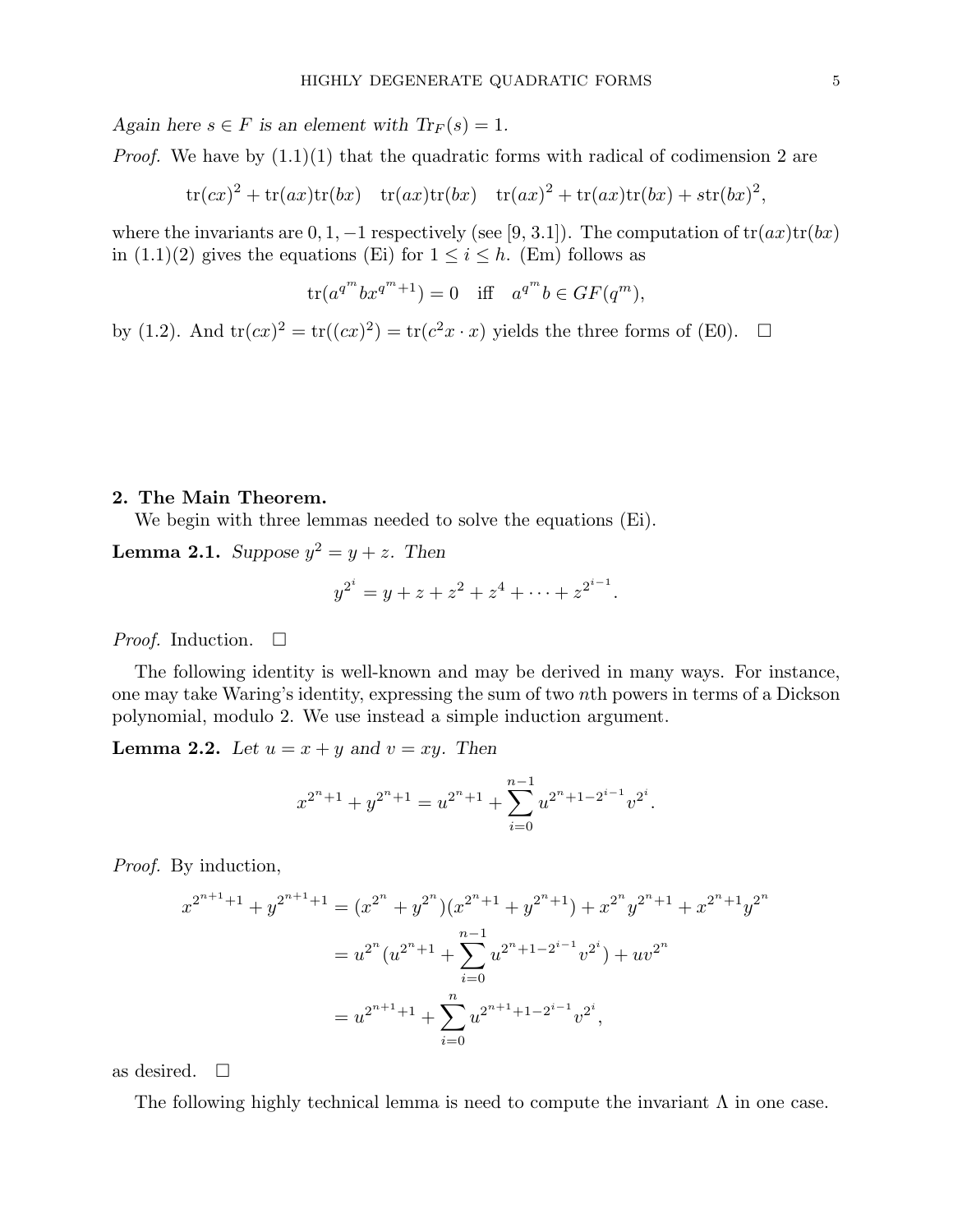**Lemma 2.3.** Let  $v = 2^{3^r}$  and let

$$
g_v(x) = x^{v+1}(1 + x^{-2} + x^{-4} + \dots + x^{-v}) + 1.
$$

Let  $\delta$  be a root of  $g_v(x)$  in some extension of F. Then

(1)  $\delta \in GF(v^3) \setminus GF(v)$ (2)  $\delta^{2v} + \delta^{v+1} + \delta^2 = 1$ (3)  $\delta^{v^2+1} + \delta^{2v} = 1$ (4)  $\delta^2 + \delta^{v^2+v} = 1$ .

Proof. We have

$$
1 + \delta^{-2} + \delta^{-4} + \dots + \delta^{-v} = \delta^{-(v+1)}.
$$

Add this to its square to get

$$
\delta^{-2} + \delta^{-2v} = \delta^{-(v+1)} + \delta^{-2(v+1)}.
$$

Multiply by  $\delta^{2(v+1)}$  to get (2).

Re-write (2) by dividing by  $\delta^2$ 

(5) 
$$
\delta^{2(v-1)} + \delta^{v-1} + (1 + \delta^{-2}) = 0.
$$

This has the form  $y^2 + y + z = 0$  with  $y = \delta^{v-1}$  and  $z = 1 + \delta^{-2}$ . By (1.4)

$$
\delta^{(v-1)v} = \delta^{v-1} + z + z^2 + \dots + z^{v/2}.
$$

As v is an odd power of 2 there are an odd number of  $z^i$  terms. So

$$
\delta^{(v-1)v} = \delta^{v-1} + 1 + \delta^{-2} + \delta^{-4} + \dots + \delta^{-v}
$$
  
=  $\delta^{v-1} + \delta^{-(v+1)}$ ,

by the original equation. Then

$$
\delta^{v^2+1} + \delta^{2v} = \delta^{v+1}(\delta^{v^2-v} + \delta^{v-1}) = \delta^{2v}\delta^{-2v} = 1,
$$

giving  $(3)$ .

Now multiply (5) by  $\delta^{v-1}$  to get

$$
\delta^{3(v-1)} = \delta^{2(v-1)} + \delta^{v-1} + \delta^{v-3}
$$
  
= 1 + \delta^{-2} + \delta^{v-3},

using (5). Multiply by  $\delta^{v+3}$  to get  $\delta^{4v} = \delta^{v+3} + \delta^{v+1} + \delta^{2v}$ . Apply (2), divide by  $\delta^2$  and apply (2) again:

(6)  
\n
$$
\delta^{4v} + \delta^{v+3} = \delta^2 + 1
$$
\n
$$
\delta^{4v-2} + \delta^{v+1} = 1 + \delta^{-2}
$$
\n
$$
\delta^{4v-2} + \delta^{-2} = \delta^{2v} + \delta^2.
$$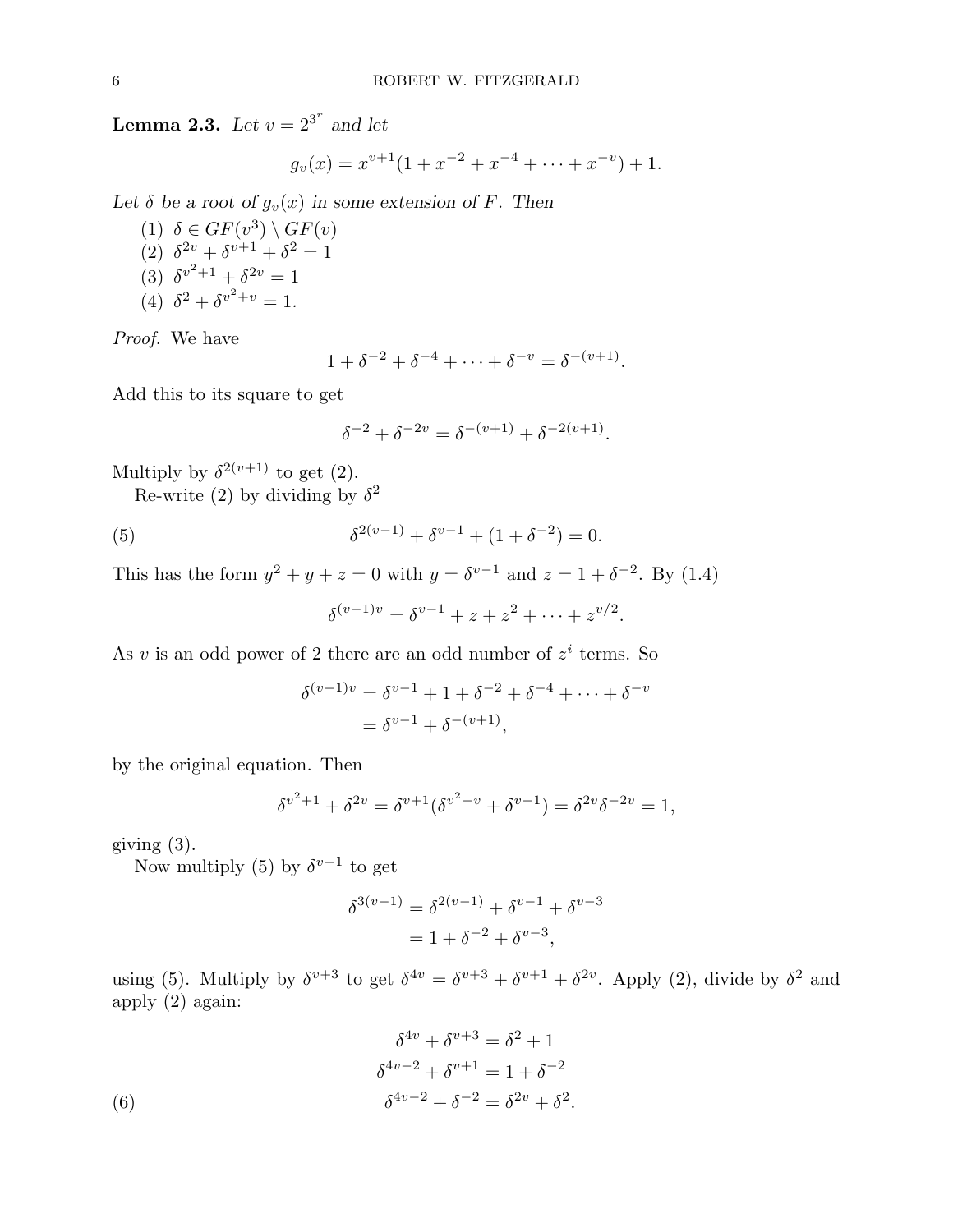Next divide (3) by  $\delta$ 

(7) 
$$
\delta^{v^2} + \delta^{2v-1} = \delta^{-1}.
$$

Square (7) and apply (6)

(8) 
$$
\delta^{2v^2} + \delta^{4v-2} = \delta^{-2}
$$

$$
\delta^{2v^2} = \delta^{2v} + \delta^2.
$$

Now raise (7) to the vth power

$$
\delta^{v^3} = \delta^{2v^2 - v} + \delta^{-v}
$$
  
=  $\delta^{-v} (\delta^{2v^2} + 1)$   
=  $\delta^{-v} (\delta^{2v} + \delta^2 + 1)$  by (8)  
=  $\delta^{-v} \delta^{v+1} = \delta$ ,

using (2). Hence  $\delta \in GF(v^3)$ , giving (1). If  $\delta \in GF(v)$  then  $\delta^{v^2+1} = \delta^2$  and  $\delta^{2v} = \delta^2$  also which contradicts (3). Thus  $\delta \notin GF(v)$ .

Lastly, re-write (3)

$$
1 = \delta^{v^2 + 1} + \delta^{2v} = \delta^{v^3 + v^2} + \delta^{2v} = (\delta^{v^2 + v} + \delta^2)^v.
$$

Hence  $\delta^{v^2+v} + \delta^2 = 1$ , giving (4).  $\Box$ 

Set

$$
Ad(x) = \sum_{\substack{j=1 \ d \nmid j}}^{h} x^{q^j}
$$

**Theorem 2.4.** Let  $R = \sum_{i=1}^{h}$  $_{i=0}^{h} \epsilon_i x^{q^i}$ , where each  $\epsilon_i \in GF(2)$  and  $h = \lfloor (k-1)/2 \rfloor$ . Then  $Q_R^K$  has radical of codimension 2 iff

- (1) 3|k and  $R = A3$  or  $x + A3$ , or
- (2) 4|k and  $R = A2$  or  $x + A2$ .

The classification in these cases (assuming the restriction on  $k$ ) is

$$
\Lambda(Q_{A2}^K) = -1
$$
  
\n
$$
\Lambda(Q_{x+A2}^K) = \begin{cases}\n1, & \text{if } t \text{ is odd} \\
-1, & \text{if } t \text{ is even}\n\end{cases}
$$
  
\n
$$
\Lambda(Q_{A3}^K) = 0
$$
  
\n
$$
\lambda(Q_{x+A3}^K) = \begin{cases}\n1, & \text{if } t \text{ is even} \\
-1, & \text{if } t \text{ is odd.}\n\end{cases}
$$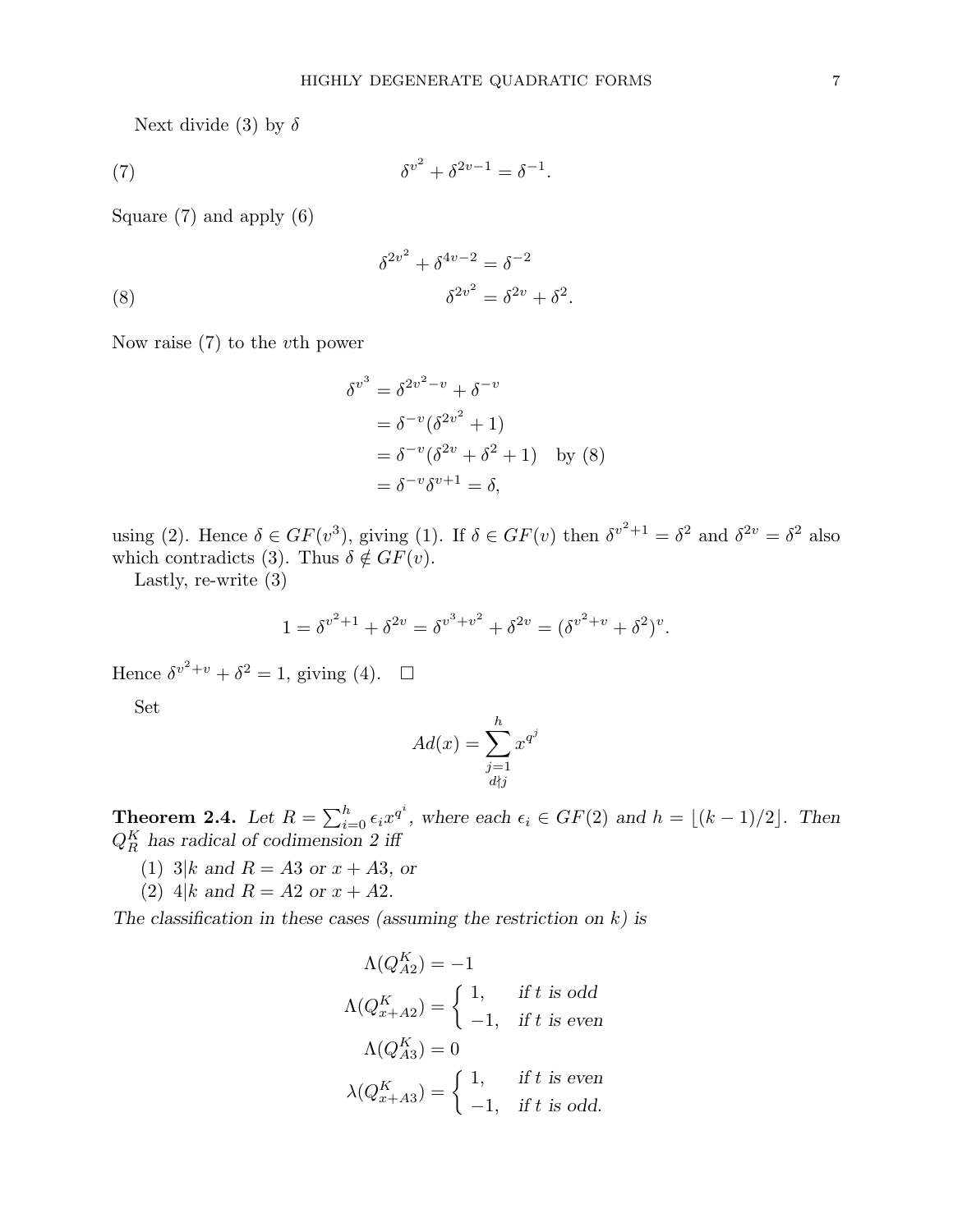Recall that  $q = 2^t$ .

*Proof.* In the first half of the proof we find all extensions K, all independent  $a, b, c \in K$ , and all  $\epsilon_i$ ,  $i \geq 1$ , that satisfy the equations (Ei), for  $i \geq 1$ , and (Em). We will see that R must be  $A2, x + A2, A3$  or  $x + A3$  with the desired restrictions on k.

Set  $u = a^{q-1} + b^{q-1}$  and  $v = ab$ . Then (E1) is  $uv = \epsilon_1$ . If  $\epsilon_1 = 0$  then either  $a = 0$ ,  $b = 0$  or  $a^{q-1} = b^{q-1}$  (and so  $a = \lambda b$  for some  $\lambda \in F$ ), contradicting the independence of a, b over F. Thus  $\epsilon_1 = 1$  and  $u = 1/v$ .

Now  $(E2)$  is

$$
ab((a^{q-1})^{q+1} + (b^{q-1})^{q+1}) = \epsilon_2
$$

$$
v \left[ u^{q+1} + \sum_{i=0}^{t-1} u^{q+1-2^{i+1}} (v^{q-1})^{2^i} \right] = \epsilon_2,
$$

using  $(2.2)$ . Replacing u by  $1/v$  and multiplying by  $v<sup>q</sup>$  yields

(2.5) 
$$
\sum_{i=0}^{t-1} v^{2^i(q+1)} = \epsilon_2 v^q.
$$

We first treat the case of  $\epsilon_2 = 0$ . Set  $w = v^{q+1}$ . Then, by  $(2.5)$ ,  $w^{q/2} + \cdots + w + 1 = 0$ . Hence  $w^q = w, w \in F$  and  $Tr_F(w) = 1$ .

Now the  $(q + 1)$ st roots of  $w \in F$  lie in  $L = GF(q^2)$  since if z generates  $GF(q^2)^*$  then  $z^{q+1}$  generates  $GF(q)^*$ . Thus  $v = ab \in L$ . As  $\epsilon_2 = 0$  we have  $(a/b)^{q^2-1} = 1$  and so  $a/b \in L$ also. Thus  $a, b \in L$ . Now if  $a, b \in F$  then they are dependent over F. Hence at least one of a, b is in  $L \setminus F$ . Say  $a \in L \setminus F$ . So if  $a \in K$  then  $2|k$ .

By construction,  $\epsilon_1 = 1$  and  $\epsilon_2 = 0$ . As  $a \in L$  we have

$$
a^{q^i} = \begin{cases} a, & \text{if } i \text{ is even} \\ a^q, & \text{if } i \text{ is odd,} \end{cases}
$$

and similarly for *b*. Hence for  $i \geq 3$ 

$$
\epsilon_i = a^{q^i}b + ab^{q^i} = \begin{cases} \epsilon_1, & \text{if } i \text{ is odd} \\ \epsilon_2, & \text{if } i \text{ is even.} \end{cases}
$$

Thus  $R = A2$  or  $x + A2$ .

Lastly, we know  $k = 2m$  is even so we check (Em). If m is odd then

$$
a^{q^m}b=a^qb=a^{q-1}v=a^{q-1}/u\in L\setminus F,
$$

so that  $a^{q^m}b \notin GF(q^m)$ . And if m is even then  $a^{q^m}b = ab \in GF(q^2) \subset GF(q^m)$ . Thus to have a solution in K we require that m be even, that is, that  $4|k$ .

We now treat the case of  $\epsilon_2 = 1$ . From (2.5) we have:

$$
v^{(q+1)q/2} + v^{(q+1)q/4} + \cdots v^{q+1} + 1 = v^q.
$$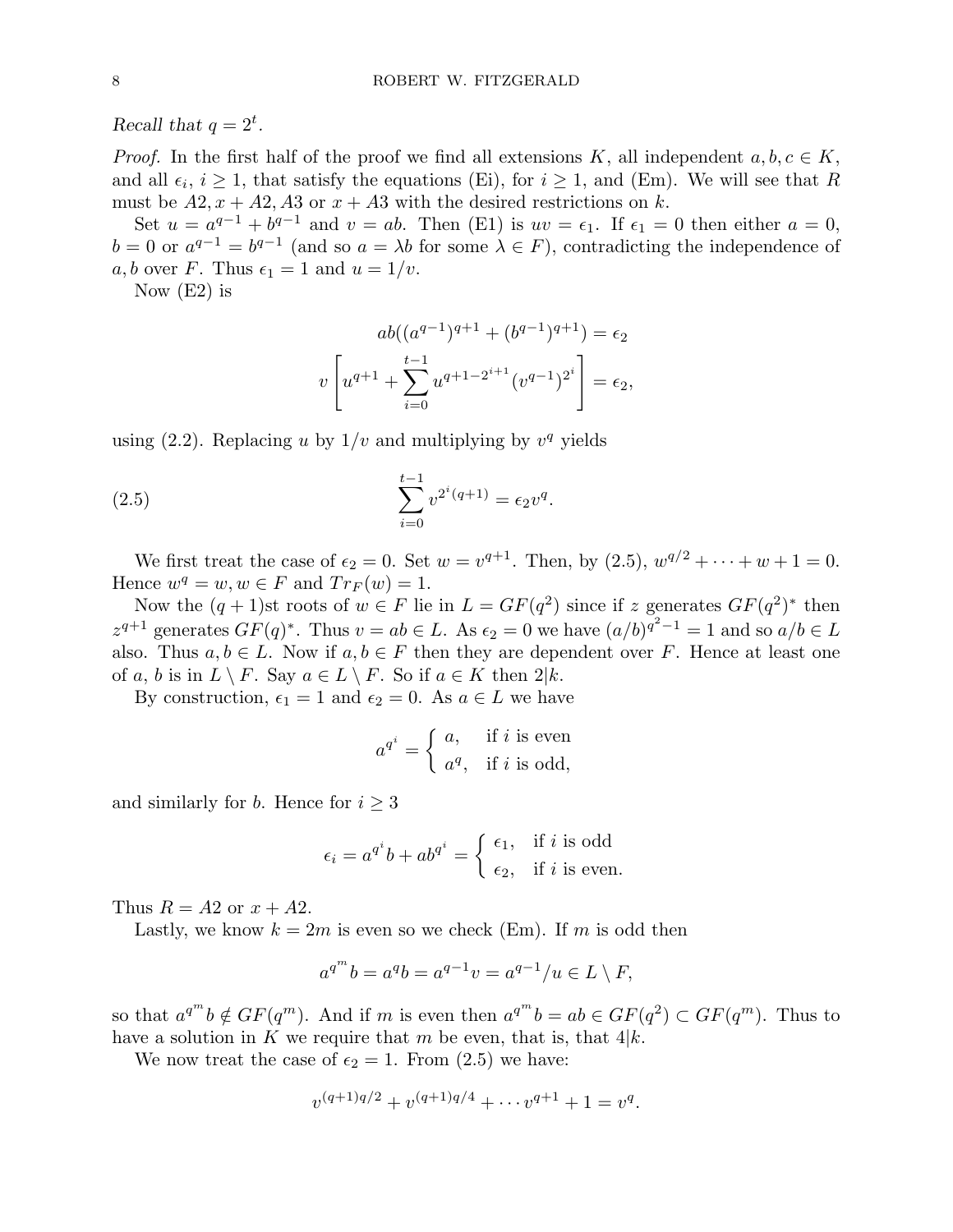Squaring this gives

(2.6) 
$$
v^{(q+1)q} = v^{(q+1)q/2} + \dots + v^{(q+1)2} + 1 + v^{2q}
$$

$$
= v^{q+1} + v^q + v^{2q},
$$

by  $(2.5)$ . Divide this by  $v<sup>q</sup>$  and then raise to the qth power:

(2.7) 
$$
v^{q^2} = 1 + v + v^q
$$

$$
v^{q^3} = 1 + v^q + v^{q^2} = v.
$$

Thus  $v \in E \equiv GF(q^3)$  and  ${\rm tr}_{E/F}(v) = 1$ .

Now  $va^{q-1} = a^q b$  and  $vb^{q-1} = ab^q$  sum to 1 and their product is  $a^{q+1}b^{q+1} = v^{q+1}$ . Thus  $va^{q-1}$  and  $vb^{q-1}$  are roots of  $y^2 + y + v^{q+1} \in E[y]$ . Now

$$
\begin{aligned} \text{Tr}_E(v^{q+1}) &= \sum_{i=0}^{t-1} v^{2^i(q+1)} + \sum_{i=0}^{t-1} v^{2^i(q+1)q} + \sum_{i=0}^{t-1} v^{2^i(q+1)q^2} \\ &= (1+v^q) + (1+v^q)^q + (1+v^q)^{q^2} \quad \text{by (2.5)} \\ &= 1 + v^q + v^{q^2} + v^{q^3} = 0, \end{aligned}
$$

by (2.7). Thus  $y^2 + y + v^{q+1}$  has its roots in E, by [7, 3.79]. So  $a^{q-1}$  and  $b^{q-1}$  are in E. Next, by  $(2.1)$ 

$$
y^{q} = y + v^{q+1} + v^{2(q+1)} + \dots + v^{(q+1)q/2}
$$
  
\n
$$
y^{q} = y + 1 + v^{q} \qquad \text{by (2.5)}
$$
  
\n
$$
y^{q^{2}} = y + v^{q} + v^{q^{2}}
$$
  
\n
$$
y^{q^{2+q}} = y^{2} + y(1 + v^{q^{2}}) + v^{q} + v^{q^{2}} + v^{2q} + v^{q^{2+q}}
$$
  
\n
$$
= yv^{q^{2}} + v^{q^{2}} \qquad \text{by (2.7)}
$$
  
\n
$$
y^{q^{2+q+1}} = yv^{q^{2}} + v^{q^{2+q+1}} + yv^{q^{2}} = v^{q^{2+q+1}}.
$$

Hence, dividing by  $v^{q^2+q+1}$  yields  $a^{q^3-1} = 1 = b^{q^3-1}$ . Thus  $a, b \in E$ . In particular,

$$
\epsilon_3 = a^{q^3}b + ab^{q^3} = ab + ab = 0.
$$

By construction  $\epsilon_1 = 1 = \epsilon_2$ . And

$$
a^{q^i} = \begin{cases} a, & \text{if } i \equiv 0 \pmod{3} \\ a^q, & \text{if } i \equiv 1 \pmod{3} \\ a^{q^2}, & \text{if } i \equiv 2 \pmod{3}. \end{cases}
$$

Thus for  $i \geq 3$ ,  $\epsilon_i = \epsilon_j$  where  $j \in \{1, 2, 3\}$  and  $i \equiv j \pmod{3}$ . Hence  $R = A3$  or  $x + A3$ .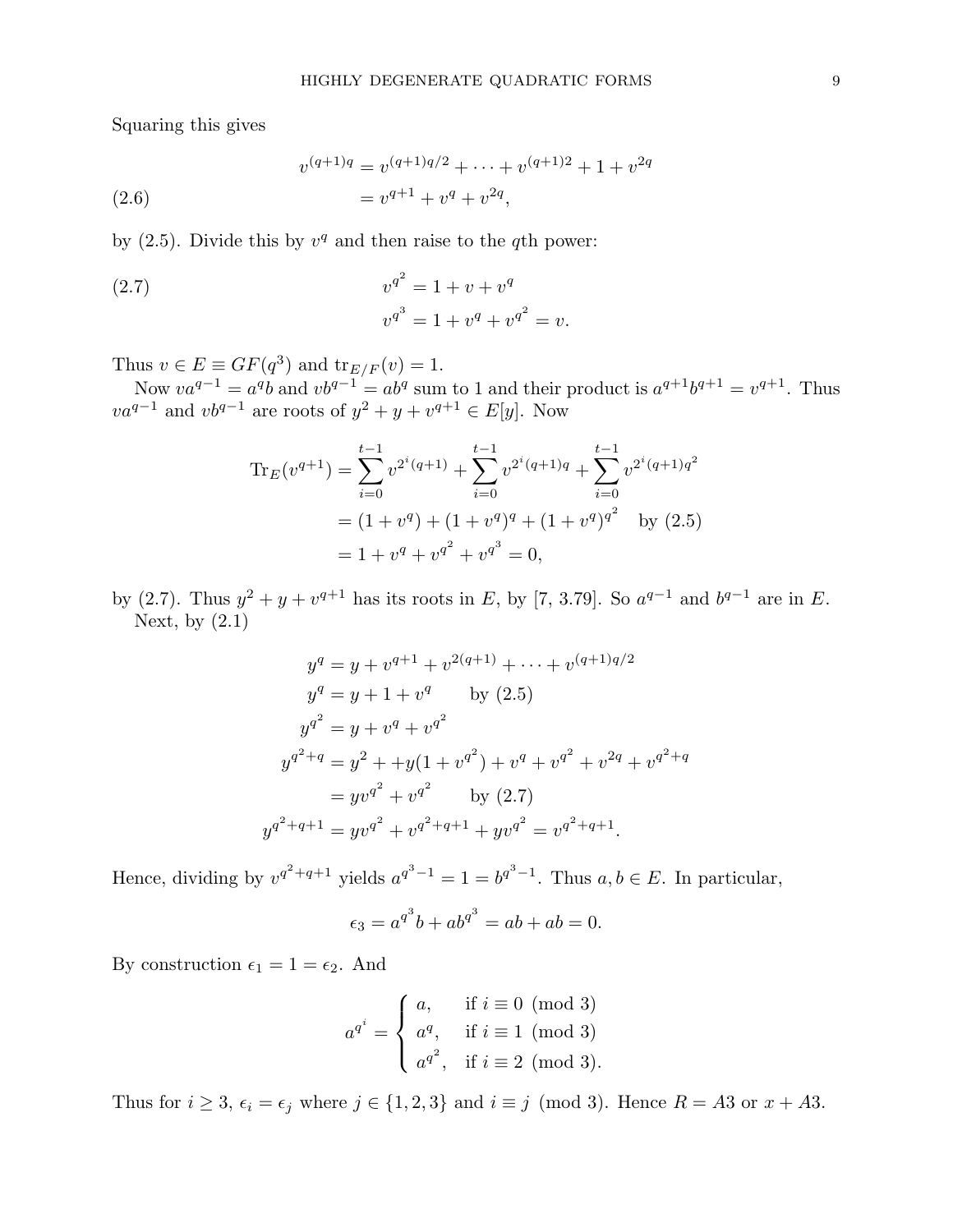Again, if  $a, b \in F$  then they are dependent over F. Hence at least one of  $a, b$  is in  $E \setminus F$ . Say  $a \in E \setminus F$ . So if  $a \in K$  then  $3|k$ . Finally, if  $k = 2m$  is even we must check (Em). But  $a^{q^m}b \in E = GF(q^3) \subset GF(q^m)$ , as  $3|k$ , so (Em) is satisfied. This completes the first half of the proof.

In the second half of the proof we show that each of  $R = A2, x + A2, A3$  and  $x + A3$ does give a quadratic form with radical of codimension 2 (assuming the restrictions on  $k$ ) and compute their invariants. We do this by finding explicit solutions to the equations (Ei). There are six cases.

First consider  $Q_{A2}^K$  when  $4|k$ . Fix an  $s \in F$  with  $\text{Tr}_F(s) = 1$ . Then  $y^2 + y + s \in F[y]$  is irreducible. Let  $\alpha \in GF(q^2) \subset K$  be a root. Let  $\beta$  be a primitive element of  $GF(q^2)$ . Set  $b = \beta^{q-1}$  and  $a = \alpha b$ . These are independent over F as  $\alpha \notin F$ . We compute

(E0) 
$$
a^2 + ab + sb^2 = b^2((a/b)^2 + (a/b) + s) = 0
$$

(E1) 
$$
a^{q}b + ab^{q} = (\alpha^{q} + \alpha)b^{q+1} = \text{Tr}_{F}(s)\delta^{q^{2}-1} = 1
$$

(E2) 
$$
a^{q^2}b + ab^{q^2} = ab + ab = 0.
$$

Also  $ab \in GF(q^2)$  implies  $\epsilon_{i+2} = \epsilon_i$  for  $i \geq 1$ . If  $k = 2m$  then  $a^{q^m}b \in GF(q^2) \subset GF(q^m)$ as  $m$  is even, so that  $(Em)$  is satisfied. Hence

$$
tr(ax)^{2} + tr(ax)tr(bx) + str(bx)^{2} = Q_{A2}^{K}(x).
$$

By (1.3)  $Q_{A2}^{K}$  has radical with codimension 2 and invariant -1.

Next consider  $Q_{x+A2}^K$  when  $4|k$  and  $q = 2^t$  with t odd. Let  $\beta \in GF(q^2) \subset K$  be primitive. As t is odd,  $3|(q+1)$ . Set

$$
a = \beta^{(q-2)(q+1)}\beta^{(q+1)/3}
$$
  $b = \beta^{2(q+1)/3}$ .

Note that a and b are independent over F as  $(b/a)^{q-1} = \beta^{(q^2-1)/3} \neq 1$  so that  $b/a \notin F$ . We compute

(E0) 
$$
ab = \beta^{(q-2)(q+1)}\beta^{q+1} = \beta^{q^2-1} = 1
$$

(E1) 
$$
a^q b + a b^q = a^{q-1} + b^{q-1} = \beta^{(q^2-1)/3} + \beta^{2(q^2-1)/3} = 1
$$

(E2) 
$$
a^{q^2}b + ab^{q^2} = ab + ab = 0.
$$

As in the previous case  $\epsilon_{i+2} = \epsilon_i$  for  $i \geq 1$  and (Em) is satisfied. Hence  $tr(ax)tr(bx) =$  $Q_{x+A2}^{K}(x)$  is, by (1.3), a form of codimension 2 radical and invariant 1.

Next consider  $Q_{x+A2}^K$  when 4|k and t even. Fix  $s \in F$  with  $\text{Tr}_F(s) = 1$ . Then  $\text{Tr}_F(s +$  $1) = \text{Tr}_F(s) = 1$  as t is even. Thus  $x^2 + x + s + 1$  is irreducible over F. Let  $\alpha \in GF(q^2) \subset K$ be a root. Set  $a = \alpha$  and  $b = 1$ ; they are independent over F as  $\alpha \notin F$ . Then

(E0) 
$$
a^2 + ab + sb^2 = \alpha^2 + \alpha + s = 1
$$

(E1) 
$$
a^q b + ab^q = \alpha^q + \alpha = \text{Tr}_F(s+1) = 1
$$

(E2) 
$$
a^{q^2}b + ab^{q^2} = ab + ab = 0.
$$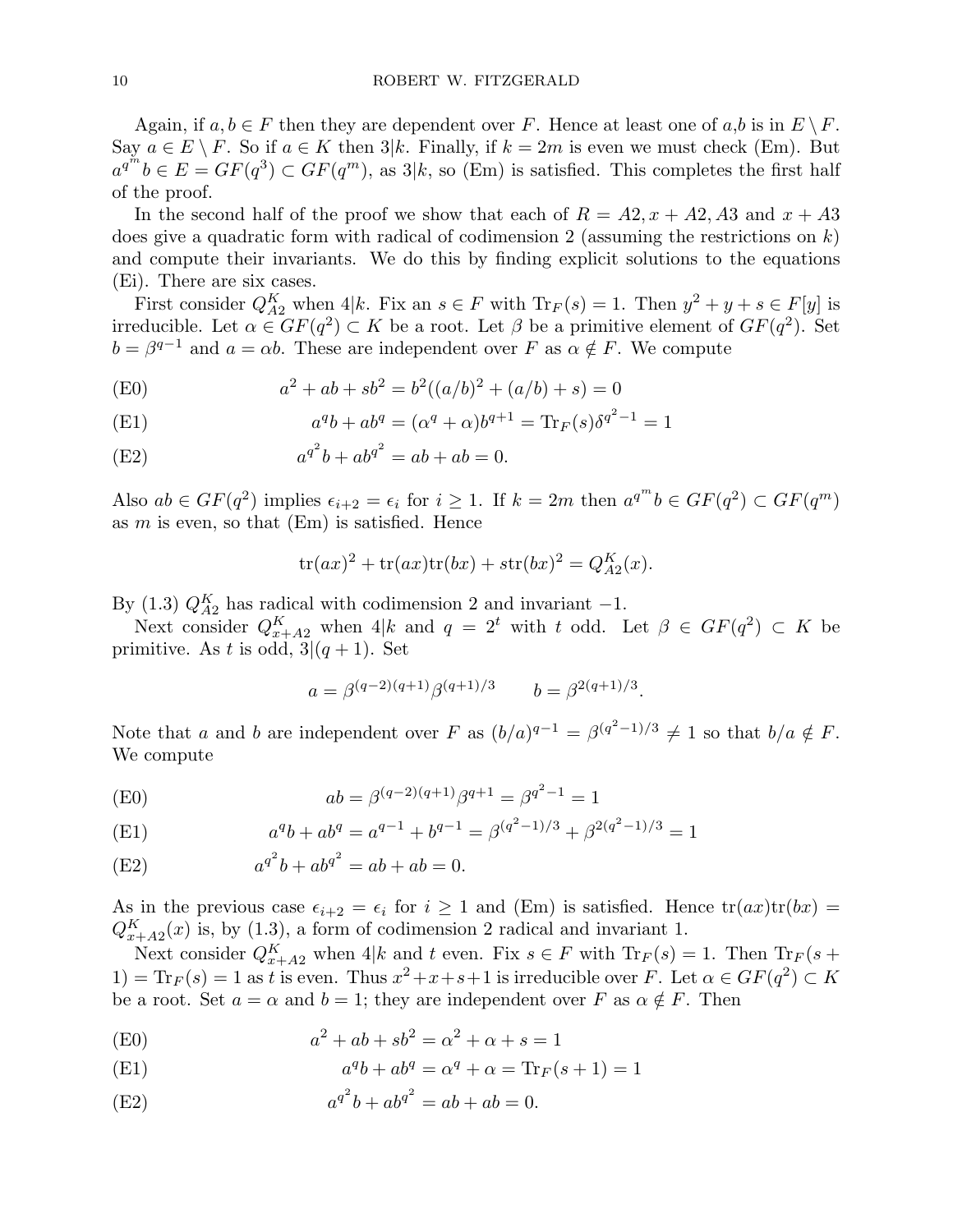Again  $\epsilon_{i+2} = \epsilon_i$  for  $i \ge 1$  and (Em) is satisfied. Hence  $\text{tr}(ax)^2 + \text{tr}(ax)\text{tr}(bx) + \text{str}(bx)^2 =$  $Q_{x+A2}^{K}(x)$  is, by (1.3), a form of codimension 2 radical and invariant -1.

We now consider  $Q_{A3}^K$  when  $3|k$ . Let  $3^r$  be the highest power of 3 dividing t so that  $t = 3<sup>r</sup> t<sub>0</sub>$  with  $(3, t<sub>0</sub>) = 1$ . Set  $v = 2<sup>3<sup>r</sup></sup>$  so that  $q = v<sup>t<sub>0</sub></sup>$ . Let  $\delta$  be a root of the polynomial  $g<sub>v</sub>$ of (2.3). Then  $\delta \in GF(v^3) \subset GF(q^3) \subset K$  by (2.3)(1). Set  $a = \delta^v$ ,  $b = \delta$  and  $c = \delta^v + \delta + 1$ . We first check that a, b, c are independent over  $F = GF(q)$ . If not then 1 is in the F-span of a and b. Hence  $a = gb + h$  for some  $g, h \in F$  and so  $\delta^v = g\delta + h$ . We plug into  $(2.3)(2)$ :

(2.8) 
$$
\delta^{2v} + \delta^{v+1} + \delta^2 = 1
$$

$$
h^2 + h\delta + (1 + g + g^2)\delta^2 = 1.
$$

Now  $\delta \notin GF(v)$ , by  $(2.3)(1)$ , and so has degree 3 over  $GF(v)$ . As  $(3, t_0) = 1$ ,  $\delta$  has degree 3 over  $F = GF(v^{t_0})$  as well. Thus  $1, \delta, \delta^2$  are independent over F. Then (2.8) gives  $h^2 = 1$ and  $h = 0$ , a contradiction. Thus a, b, c are independent over F.

We compute (E0)

$$
c^{2} + ab = 1 + \delta^{2} + \delta^{2v} + \delta^{v+1} = 0 \text{ by } (2.3)(2).
$$

For the other equations, first suppose  $t_0 \equiv 1 \pmod{3}$ . Then  $\delta^q = \delta^{v^{t_0}} = \delta^v$  as  $\delta^{v^3} = \delta$ . Similarly,  $\delta^{q^2} = \delta^{v^{2t_0}} = \delta^{v^2}$ . Then

(E1) 
$$
a^q b + ab^q = \delta^{v^2+1} + \delta^{2v} = 1 \text{ by } (2.3)(3)
$$

(E2) 
$$
a^{q^2}b + ab^{q^2} = \delta^{v^3+1} + \delta^{v^2+v} = \delta^2 + \delta^{v^2+v} = 1 \text{ by } (2.3)(4)
$$

(E3) 
$$
a^{q^3}b + ab^{q^3} = ab + ab = 0.
$$

When  $t_0 = 2 \pmod{3}$  then  $\delta^q = {\delta^v}^2$  and  ${\delta^q}^2 = {\delta^v}$ . Then

(E1) 
$$
a^q b + a b^q = \delta^{v^3 + 1} + \delta^{v^2 + v} = 1
$$

(E2) 
$$
a^{q^2}b + ab^{q^2} = \delta^{v^2+1} + \delta^{2v} = 1
$$

(E3) 
$$
a^{q^3}b + ab^{q^3} = ab + ab = 0.
$$

Also  $\epsilon_{i+3} = \epsilon_i$  for  $i \ge 1$  and if  $k = 2m$  then  $a^{q^m}b \in GF(q^3) \subset GF(q^m)$  so that (Em) holds. Hence  $Q_{A3}^K$  has radical of codimension 2 and invariant 0.

Next consider  $Q_{x+A3}^K$  when 3|k and t is odd. Since t is odd we can pick  $s=1$  as our element of F with absolute trace 1. Let  $v, \delta, a$  and b be as in the previous case. We know a, b are independent over F and  $\epsilon_1 = 1 = \epsilon_2$ ,  $\epsilon_3 = 0$ ,  $\epsilon_{i+3} = \epsilon_i$  for  $i \ge 1$  and that (Em) holds. We need only check  $(E0)$ :

$$
a^{2} + ab + b^{2} = \delta^{2v} + \delta^{v+1} + \delta^{2} = 1
$$

by (2.3)(2). Hence  $Q_{x+A3}^K$  has radical of codimension 2 and invariant -1.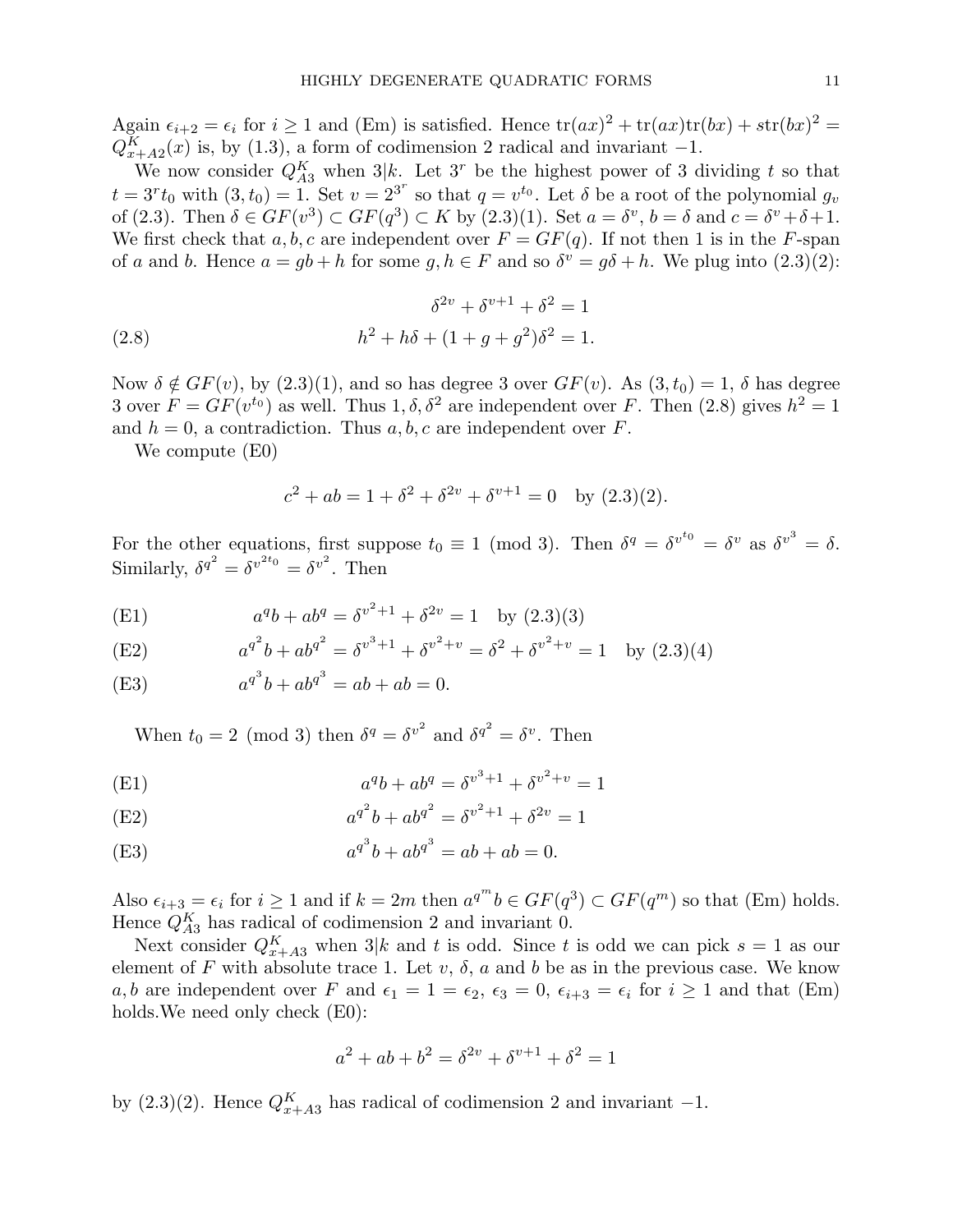Lastly, we consider  $Q_{x+A3}$  when  $3|k$  and t is even. Then  $GF(q^3) \subset K$ ; let  $\gamma$  be a primitive element of  $GF(q^3)$ . As t is even, 3 divides  $q^2 + q + 1$ . Set  $\varphi = \gamma^{(q^2+q+1)/3}$ . Then  $\varphi$  has order  $3(q-1)$  so that  $\varphi^{2(q-1)} + \varphi^{q-1} + 1 = 0$ . Set  $a = \varphi^{-2}$  and  $b = \varphi^2$ . They are independent over F as  $(b/a)^{q-1} = \varphi^{4(q-1)} = \varphi^{q-1} \neq 1$  so that  $b/a \notin F$ . We compute

$$
(E0) \t ab = 1
$$

(E1) 
$$
a^{q}b + ab^{q} = a^{q-1} + b^{q-1} = \varphi^{q-1} + \varphi^{2(q-1)} = 1
$$

(E2) 
$$
a^{q^2}b + ab^{q^2} = (\varphi^{q-1})^{q+1} + (\varphi^{q-1})^{q+1} = \varphi^{q-1} + \varphi^{2(q-1)} = 1
$$

(E3) 
$$
a^{q^3}b + ab^{q^3} = ab + ab = 0.
$$

Also  $\epsilon_{i+3} = \epsilon_i$  for  $i \ge 1$  and if  $k = 2m$  then  $a^{q^m}b \in GF(q^3) \subset GF(q^m)$  so that (Em) holds. Hence  $Q_{x+A3}^K$  has radical of codimension 2 and invariant 1.  $\Box$ 

### 3. Artin-Schreier curves with many rational points.

We again consider polynomials

$$
R(x) = \sum_{i=0}^{h} \epsilon_i x^{q^i},
$$

with each  $\epsilon_i \in GF(2) = F$  and  $h = |k - 1/2|$ . The Artin-Schreier curve is

$$
C_R: y^q + y = xR(x).
$$

This has genus  $g = \frac{1}{2}$  $\frac{1}{2}(q-1)\deg R(x)$  by [8, VI.4.1]. We consider both the curve and the quadratic form over K. The number of points in K-projective space on  $C_R$  is

$$
#C_R(K) = qN(Q_R^K) + 1 = q^k + \Lambda(Q_R^K)(q-1)\sqrt{q^{k+w}} + 1,
$$

where  $w = \dim \text{rad}(Q_K^K)$ . We will compare this to the Hasse-Weil bound

$$
#C_R(K) \le q^k + 1 + 2g\sqrt{q^k} = q^k + 1 + (q - 1)q^{\ell}\sqrt{q^k},
$$

where  $\ell = \deg R(x)$ . Clearly equality will hold in the Hasse-Weil bound only if k is even.

**Theorem 3.1.** Suppose  $k = 2m$  and the top coefficient  $\epsilon_{m-1} = 1$ . Then the number of points on  $C_R$  equals the Hasse-Weil bound iff one of the following holds

- (1) t is odd,  $R = x + A2$  and  $4|k$ ,
- (2) t is even,  $R = x + A3$  and 6|k.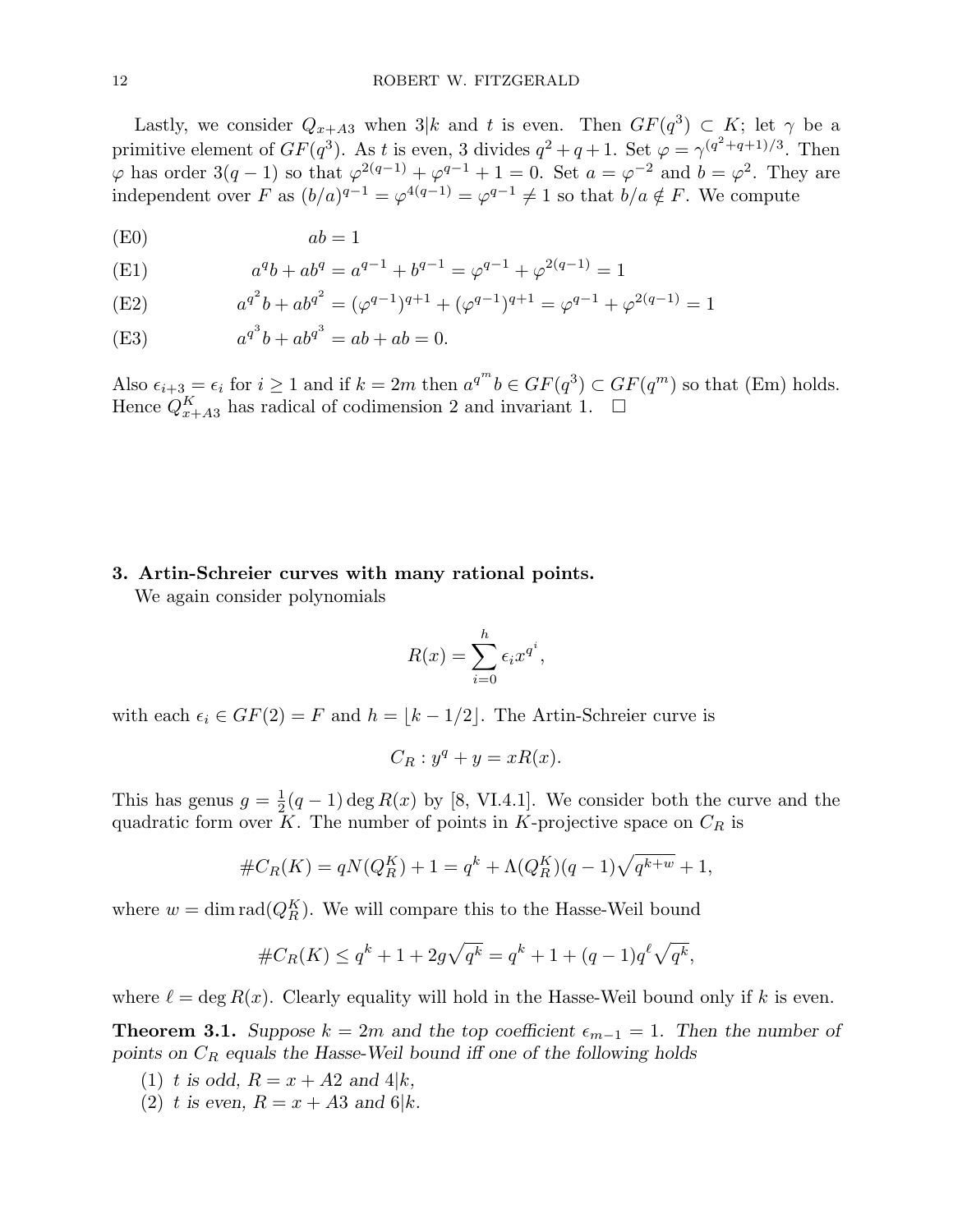*Proof.* Note that deg  $R(x) = \ell = m-1$ . The number of points on  $C_R$  equals the Hasse-Weil bound iff

$$
\Lambda(Q_R^K)(q-1)\sqrt{q^{k+w}} = (q-1)q^{m-1}\sqrt{q^k}
$$

$$
\Lambda(Q_R^K)\sqrt{q^w} = q^{m-1}
$$

$$
w = 2(m-1) = k-2 \text{ and } \Lambda(Q_R^K) = 1.
$$

This holds, by (1.7), iff either (1) or (2) hold.  $\Box$ 

The restriction that  $\epsilon_{m-1} = 1$  is necessary.

**Example.** Let  $k = 12$  so that  $\ell = 5$ . Set  $R = x + x^4 + x^{16}$ . Then  $\epsilon_4 = 1$  and  $\epsilon_5 = 0$ . In particular, the genus of  $C_R$  is  $g = 2^{4-1} = 8$ . Also dim rad $(Q_R^K) = 8$  and  $\Lambda(Q_R^K) = 1$ . This may be checked as follows:

Let  $\delta$  satisfy  $\delta^6 = \delta + 1$ . Set

$$
a_1 = \delta^{28}
$$
  $b_1 = \delta^{56}$   $a_2 = \delta^7$   $b_2 = \delta^{35}$ .

Then  $a_1b_1 + a_2b_2 = 1$ . Set

$$
\epsilon_i = a_1^{2^i}b_1 + a_1b_1^{2^i} + a_2^{2^i}b_2 + a_2b_2^{2^i}.
$$

Then we may compute that  $\epsilon_1 = 0, \epsilon_2 = 1, \epsilon_3 = 0, \epsilon_4 = 1, \epsilon_5 = 0, \epsilon_6 = 0$  and  $\epsilon_{i+6} = \epsilon_i$  for  $i \geq 1$ . Thus

$$
R = \text{tr}(a_1x)\text{tr}(b_1x) + \text{tr}(a_2x)\text{tr}(b_2x)
$$
  

$$
Q_R^K \simeq x_1x_2 + x_3x_4,
$$

giving the stated dimension of the radical and the invariant  $\Lambda$ .

Now

$$
N(Q_R^K) = \frac{1}{2}(2^{12} + \sqrt{2^{12+8}}) = \frac{1}{2}(2^{12} + 2^{10})
$$
  

$$
\#C_R(K) = 1 + 2^{12} + 2^{10}.
$$

The Hasse-Weil bound is  $1 + 2^{12} + 2 \cdot 8$ √  $\overline{2^{12}} = 1 + 2^{12} + 2^{10}$ . Hence there are other Artin-Schreier curves meeting the Hasse-Weil bound besides those of (3.1).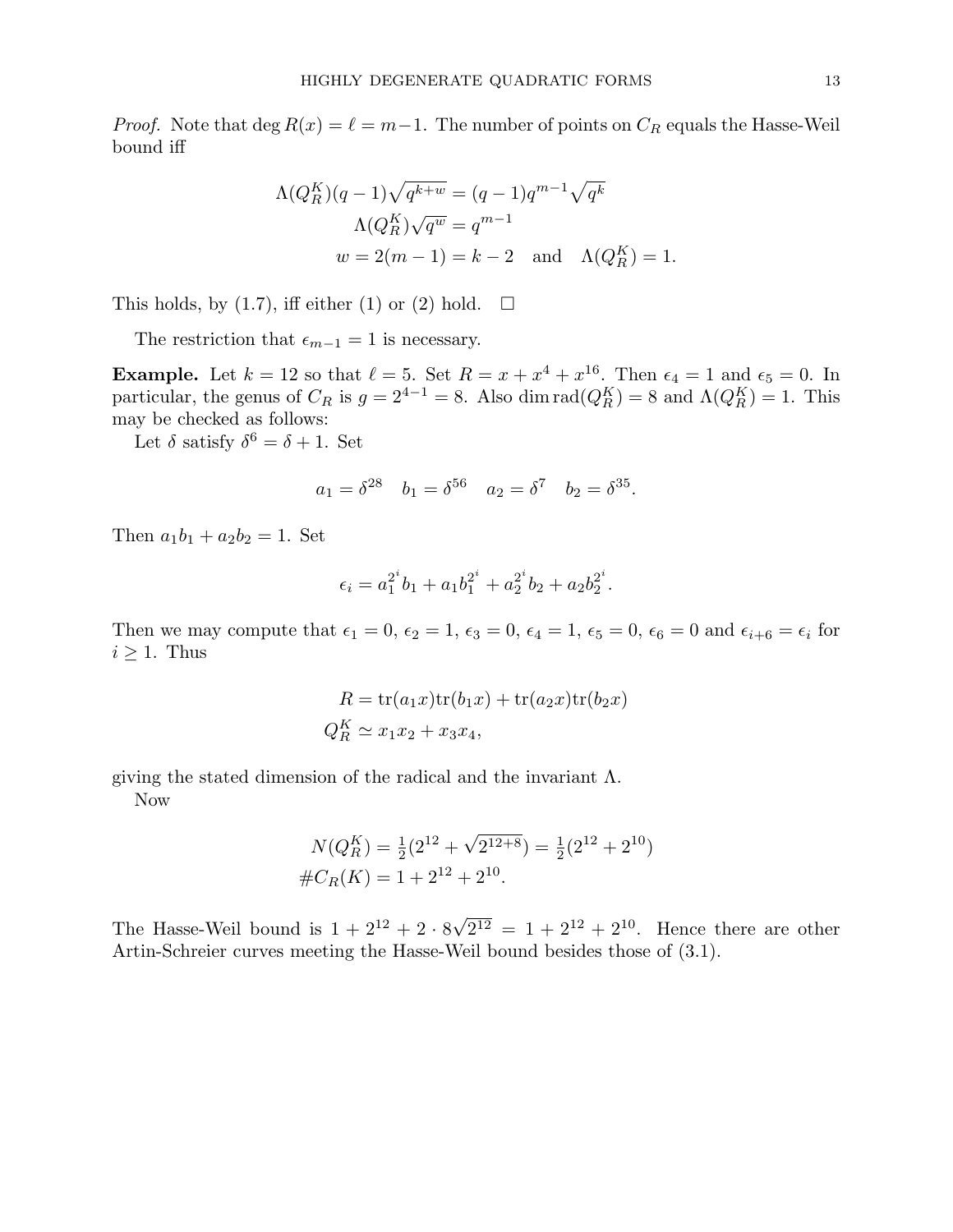#### 4. Factoring linearized polynomials.

Here we will restrict to the case  $q = 2$ . For  $R = \sum_{i=1}^{h}$  $_{j=0}^h \epsilon_j x^{2^j}$  define

$$
R^*(x) = \sum_{j=1}^h \epsilon_j (x^{2^{h+j}} + x^{2^{h-j}}).
$$

Then by [4,Lemma 8]

$$
radQ_R^K = \{ a \in K : R^*(a) = 0 \}.
$$

Notice that  $R^*$  is a self-reciprocal, linearized polynomial and that any self-reciprocal, linearized polynomial of degree  $2^{2h}$  arises in this way. If S is a self-reciprocal, linearized polynomial we will say T is the associated form if T is linearized and  $T^* = S$ .

**Proposition 4.1.** Suppose k is even and  $2h = k - 2$ . Let S be a self-reciprocal, linearized polynomial of degree 2h with associated form T. The following are equivalent:

- (1) S divides  $x^{2^k} + x$ .
- (2) All irreducible factors of S have degree d, where d divides  $k$ .
- (3) Either 6|k and  $T = A3$ ; or 4|k and  $T = A2$ .

*Proof.* (1)  $\leftrightarrow$  (2) is clear. (1) implies every root of S lies in  $K = GF(2^k)$ . Since  $Q_T^K$  has a radical consisting of the roots of S in K, we have dim  $\text{rad}Q_T^K = k-2$  and so of codimension 2. This gives (3). Conversely, (3) gives  $Q_T^K$  has codimension 2 radical and so every root of S lies in K.  $\square$ 

**Proposition 4.2.** Let k be odd and  $2h = k - 1$ . Let S be a self-reciprocal, linearized polynomial of degree 2h with associated form T. The following are equivalent:

- (1) S divides  $(x^{2^k} + x)(x^{2^k} + x + 1)$ .
- (2) Every irreducible factor of S either has degree d (where  $d(k)$ , or has the form  $p(x^2 + x + 1)$ , where p is irreducible of degree d (where again d|k).
- (3) 3|k and  $T = A3$ .

*Proof.* (1)  $\rightarrow$  (2). Let  $q(x)$  be an irreducible factor of S. Then q divides  $q_k$  or  $q_k + 1$ , where  $q_k = x^{2^k} + x$ . In the first case, we have  $\deg q = d$ , where  $d|k$ . So suppose we are in the second case.

Now the roots of S not in K look like  $a + \beta$ , where  $a \in K$  is a root and  $\beta^2 = \beta + 1$ . Namely, say  $S(\alpha) = 0$  and  $\alpha \notin K$ . Then  $q_k(\alpha) = 1$ . Now

$$
\beta^{2^j} = \begin{cases} \beta, & \text{if } j \text{ is even} \\ \beta^2, & \text{if } j \text{ is odd.} \end{cases}
$$

In particular,  $q_k(\beta) = 1$ . Since either both  $h \pm i$  are even or both are odd, we have  $\beta^{h+i} + \beta^{h-i} = 0$  and so  $S(\beta) = 0$ . S and  $q_k$  are linearized so that their roots are additive. Hence  $S(\alpha + \beta) = 0$  and  $q_k(\alpha + \beta) = 0$ . Thus  $a = \alpha + \beta$  is a root of S in K.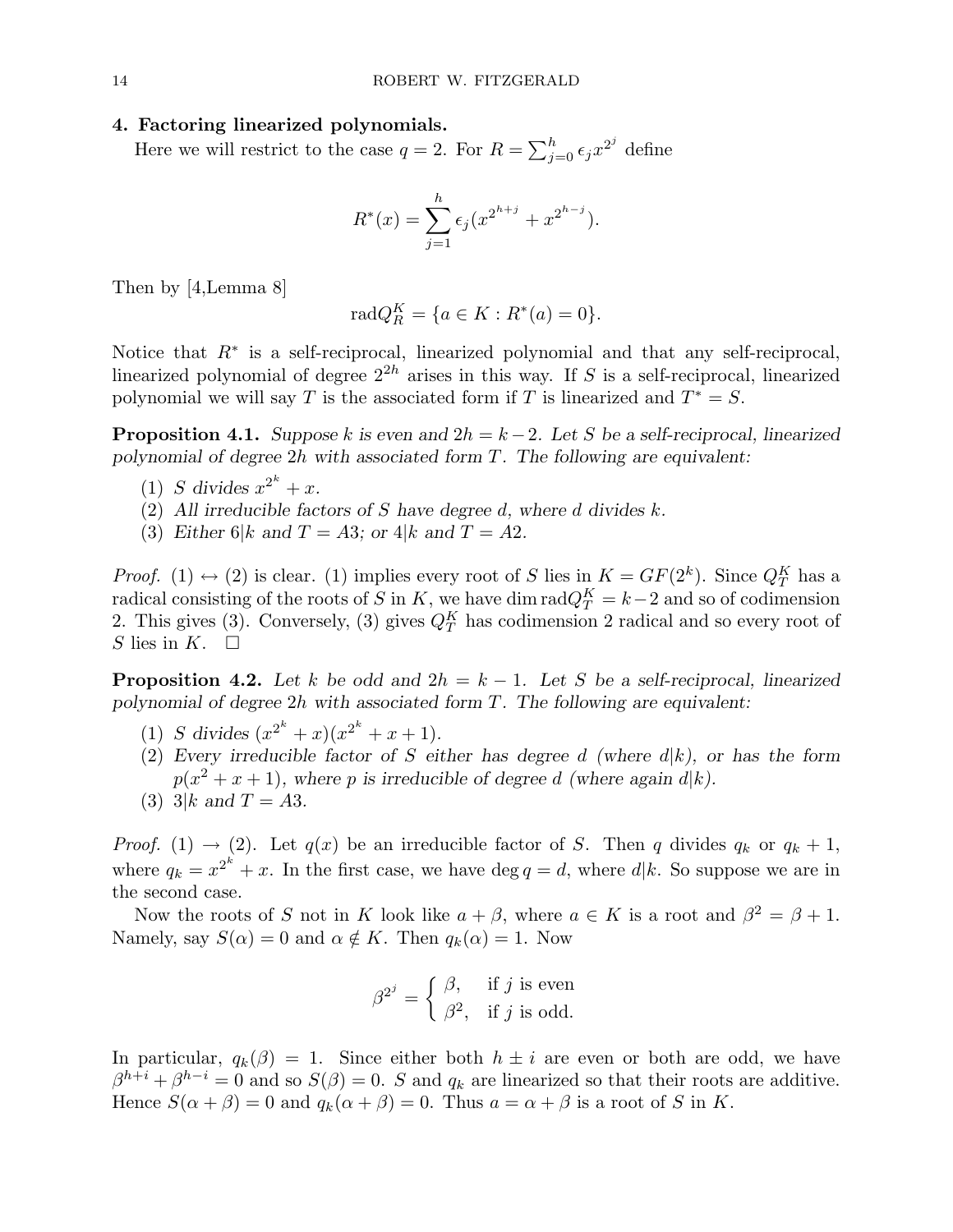Pick a root of  $q(x)$ , say  $a + \beta$ , where  $a \in K$  is also a root of S. Now  $a^2 + a$  is also a root of S. Let  $p(x)$  be the irreducible polynomial of  $a^2 + a$ . Set  $d = \deg p$ ; note that  $d|k$ . Set  $q_0(x) = p(x^2 + x + 1)$ . Now

$$
q_0(a + \beta) = p(a^2 + a + \beta^2 + \beta + 1) = p(a^2 + a) = 0.
$$

Thus  $q(x)$  divides  $q_0(x)$ . We will be done if we show deg  $q = 2d$ , the same as deg  $q_0$ . Now deg  $q = [F(a + \beta) : F]$ . We have

$$
(a + \beta)^2 + (a + \beta) + 1 = a^2 + a.
$$

Hence

$$
F \subset F(a^2 + a) \subset F(a + \beta).
$$

Moreover, if  $a + \beta \in F(a^2 + a)$  then  $\beta \in F(a)$ . But  $a \in K$  and  $[K : F]$  is odd, so this is impossible. Hence

$$
[F(a + \beta) : F] \ge 2[F(a^2 + a) : F] = 2 \deg p = 2d.
$$

Thus  $q(x) = q_0(x) = p(x^2 + x + 1)$ .

 $(2) \rightarrow (1)$ . Let  $\pi_1$  be the product of irreducible factors of S that are of degree d, with  $d|k$ . Then  $\pi_1|q_k$ . Let  $\pi_2$  be the product of the irreducible factors of S of type  $p(x^2+x+1)$ , with p irreducible of degree d, d|k. Let  $\pi_3$  be the product of the p's. Then  $\pi_2(x) = \pi_3(x^2 + x + 1)$ and  $\pi_3|q_k$ . Hence  $\pi_2$  divides

$$
q_k(x^2 + x + 1) = x^{2^{k+1}} + x^{2^k} + x^2 + x = q_k^2 + q_k = q_k(q_k + 1).
$$

Moreover, no root of  $\pi_2$  is in K (as each irreducible factor has even degree). Thus  $\pi_2$ divides  $q_k + 1$ . And so  $S = \pi_1 \pi_2$  divides  $q_k(q_k + 1)$ .

 $(1) \rightarrow (3)$ . Let A denote the roots of S that are also roots of  $q_k$  and let B be the roots of S that are also roots of  $q_k + 1$ . As before,  $S(\beta) = 0$  and  $\beta \notin K$ . The map  $A \to B$  by  $a \mapsto a + \beta$  is bijective. Hence  $|A| = 2^{k-2}$ . Now rad $Q_T^K = A$  and so has codimension 2. Apply the main theorem (2.4) to get (3).

(3)  $\rightarrow$  (1). We have that the codimension of rad $Q_T^K$  is 2 so that  $2^{k-2}$  roots of S lie in K. The other roots of S are  $a + \beta$ , for  $a \in K$  a root of S. Now each root  $a \in K$  is a root of  $q_k$ . And for each  $a + \beta$  we have

$$
(a + \beta)^{2^k} + (a + \beta) + 1 = (a^{2^k} + a) + (\beta^{2^k} + \beta + 1) = 0,
$$

as k is odd. So S divides  $q_k(q_k + 1)$ .  $\Box$ 

#### **REFERENCES**

- 1. E. R. Berlekamp, Algebraic Coding Theory, McGraw-Hill, New York, 1968.
- 2. P. Delsarte and J.-M. Goethals, *Irreducible binary codes of even dimension*, 1970 Proc. Second Chapel Hill Conference on Combinatorial Mathematics and Its Applications, Univ. North Carolina, Chapel Hill, NC, 1970, pp. 100–113.